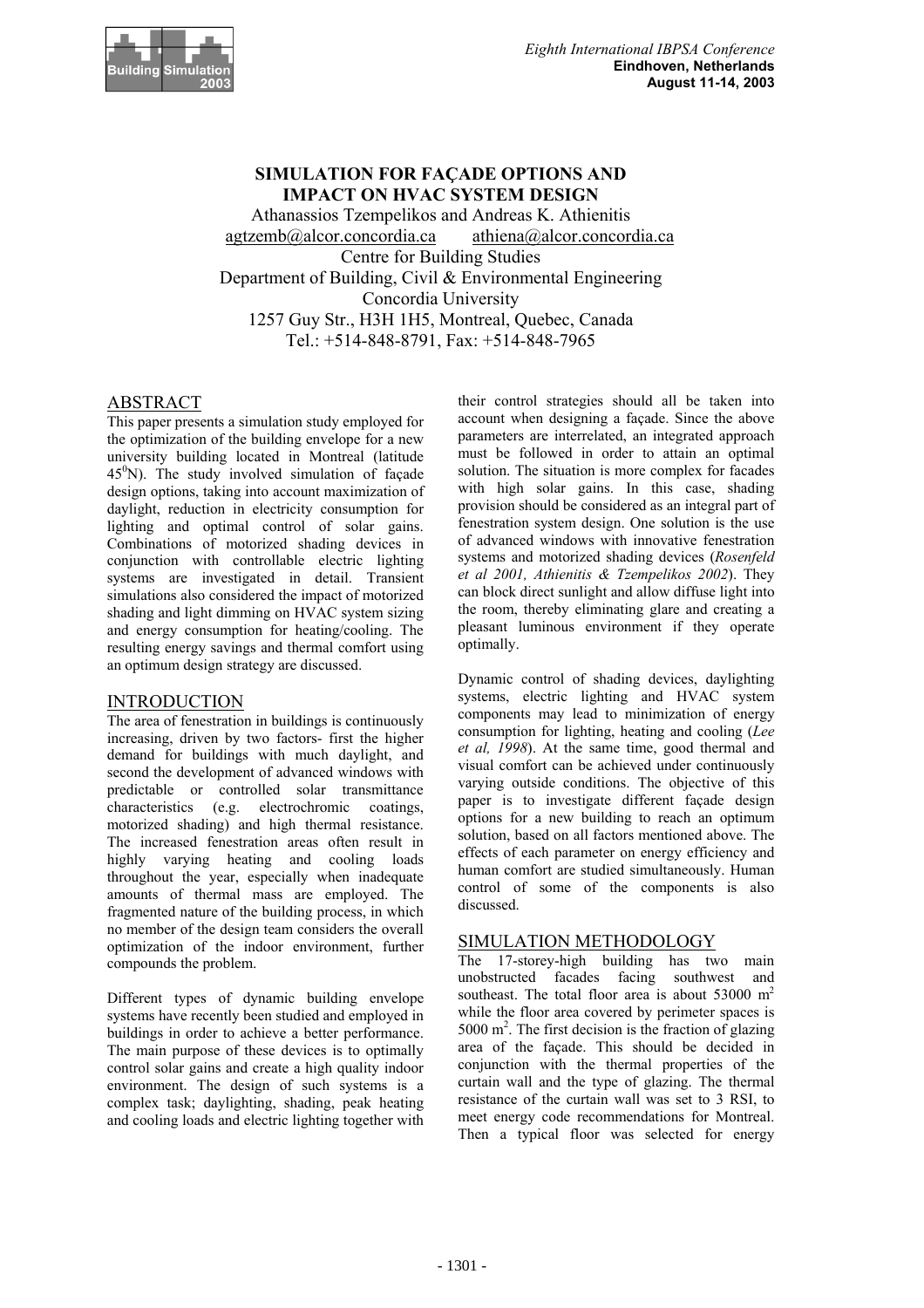analysis. For perimeter offices, maximization of daylight utilization is important. Also, these offices usually require perimeter heating. Integrated thermal studies were performed for three glazing Rvalues (0.52, 0.67, 0.85 RSI) and three fractions of vision area (50%, 65% and 75%). The purpose of this simulation was to determine a combination of glazing thermal resistance and vision (glazing) area fraction so as to minimize the need for perimeter heating and maximize daylight. The mean radiant temperature, operative temperature and radiant temperature asymmetry were calculated 1m from the window for winter conditions. It was found that a glazing with at least 0.67 R-value may eliminate the need for perimeter heating for all cases. This leads to significant capital cost savings and increases the usable area of the perimeter offices. Daylighting calculations (next section) also showed that, by choosing two-thirds of the façade to be clear glass, the amount of daylight is sufficient most of the time. Moreover, the effect of the glazing Rvalue on the peak loads together with the effect of shading is shown in Fig.8. Thus the combination of 2/3 glass-to-wall area and glazing R-value 0.67 was selected as optimum.

### **Daylighting and shading analysis**

The two facades (SE and SW) receive high amounts of solar radiation during the year and shading provision is necessary to control solar gains, prevent from overheating and eliminate glare. The types of shading devices considered in the simulation are: (i) motorized reflective venetian blinds integrated in the double-glazed window, (ii) internal roller blinds with transmittance in the range 10%-30%, (iii) a translucent glazing unit with honeycomb insulation between glazings and (iv) combinations of the above. The critical choice of the optimum type and transmittance of shading devices is an optimization problem. It has an impact on heating/cooling energy consumption, peak loads and visual comfort. The major parameters considered in the decision analysis are: visual and solar transmittance, thermal resistance, visual comfort, reduction of glare and cooling load, privacy, control issues, reflectivity, appearance and cost.

Detailed hourly simulations were performed in order to calculate the illuminance distribution in typical 4m x 4m x 3.5m perimeter offices for all the above shading options and for both clear and overcast sky. First, the incident daylight (*E*) on each façade was calculated hourly during the year, based on CIE overcast and clear sky models (*CIE, 1989*). The transmitted daylight into the room is calculated next. The amount of transmitted daylight depends on the type of shading device used. For all cases, it is assumed that direct (beam) sunlight is not allowed to enter the room; shading devices block direct light and reflect it, re-direct it or diffuse it into the space. In the case of motorized venetian blinds, their transmission characteristics were determined as a function of day number (*n)* and solar time (*t)* (*Athienitis & Tzempelikos, 2001*). They are optimally operated by the building automation system to block all direct sunlight during clear days, while allowing the maximum possible amount of daylight during overcast days. For the case of the interior roller blind, the transmittances of the window and the roller blind have to be calculated separately. The diffuse transmittance of the window is assumed fixed. The roller blind transmittance  $(\tau_b)$  is assumed constant. Values from 10% to 30% were considered. The transmittance of the translucent glazing is approximately constant (50%). The transmitted daylight is equal to:

$$
G(n,t) = E(n,t) \cdot \tau(n,t) \tag{1}
$$

where  $\tau(n,t)$  is the effective transmittance of the window and shading device together. Fig. 1 shows the beam effective transmittance for the different shading options during a clear summer day (SW façade). As shown, the motorized venetian blinds allow a lot of daylight during the morning -when the sun is high- but after 2pm they close to prevent direct daylight transmission.



*Fig. 1. Transmittance of window/shading device as a function of time (clear summer day).* 

The illuminance distribution on the work plane after multiple reflections in the room is calculated next, based on a radiosity-based analysis (*Athienitis & Tzempelikos, 2002*). Depending on the type of shading device used, the transmitted daylight calculated in (1) will be the initial interior luminous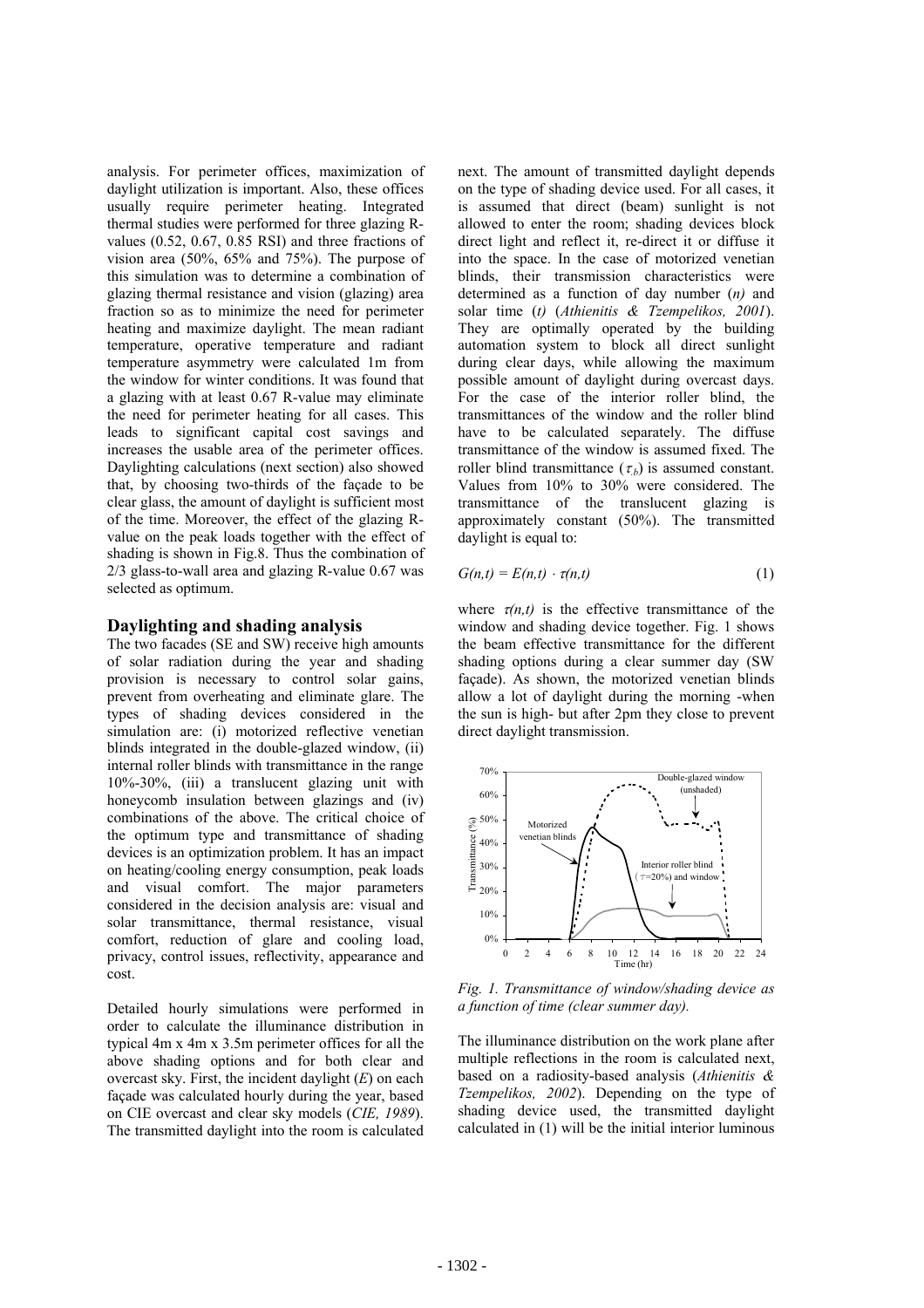exitance of the window. If only one shading device is used, the room interior is modeled as a sevensurface enclosure (six walls and one window). The six walls are simulated as perfectly diffuse sources, with the following reflectances:  $30\%$  (floor),  $70\%$ (walls) and 5% (window). The roller blind is also modeled as a diffuse surface. In this case, the roller blind is the only initial luminous source and diffuse light is reflected multiple times between all room interior surfaces. The final illuminance on the work plane is computed (*Athienitis & Tzempelikos, 2002*), after calculating view factors, final luminous exitance of all surfaces (*Murdoch, 1985*), and configuration factors for representative points on the work plane. The same approach is followed for the translucent glazing.

However, for the case of the motorized venetian blinds, it was found that this kind of system does not transmit daylight uniformly into the room as a diffuse luminous source. Instead, there are directional effects due to the blinds' inclination (to block sunlight) and their high reflectivity (85%). Experimental measurements showed that almost 35% of the transmitted daylight is reflected horizontally  $(\pm 10^0$  deviation), 25% is reflected downwards (mainly towards floor) and at least 35% is reflected towards the ceiling, as shown in Fig. 2.



*Fig. 2. Directional distribution of transmitted daylight through motorized venetian blinds, for*  different blind tilt angles (90<sup>0</sup> is horizontal).

This directional distribution of transmitted daylight can change the illuminance distribution on the work plane significantly. Therefore, it was taken into account when calculating the illuminance in the room by increasing the luminous exitances of the floor, the back wall and the ceiling by the appropriate amount. For the case where more than one shading device is used (combinations), the

room is modeled as an eight-surface enclosure (six walls and two windows) with two initial luminous sources. The top part of the window can be either motorized venetian blinds or the honeycomb translucent glazing (1.3m high) and the bottom part of the window (1.4m high) is always shaded by a roller blind. The same approach as before is followed and all the surfaces are assumed diffuse, except for the window with the venetian blinds. Illuminance distributions were determined for daytime hours in the year, considering all the above shading options, for all perimeter spaces, for both clear and overcast days.

Roller blinds may ensure privacy and can be open during overcast days to allow maximum daylight in the room. On clear days, they may diffuse daylight and their transmittance can be low in the bottom half and higher in its upper part. Motorized reflective venetian blinds block direct sunlight, reduce cooling loads (as shown below) and allow some view to the outside. Moreover, they reflect daylight towards the ceiling by adjusting the blind tilt angle in order to block direct sunlight, and improve the daylight uniformity deep in the room. The honeycomb translucent glazing has good thermal resistance, but it may create glare on clear days and can lead to overheating. For most cases, the motorized venetian blinds perform better than the roller blind. Fig. 3 shows the best case; in the summer the sun is high and the venetian blinds allow plenty of diffuse daylight in the room. Fig. 4 shows the worst case; during December and January, the sun is low and the venetian blinds close at a high angle to block direct sunlight. The performance of translucent glazing is not included in the figures, because of very high illuminance values (glare).



*Fig. 3. Illuminance distribution in a typical office on SW façade (clear summer day, noon). .*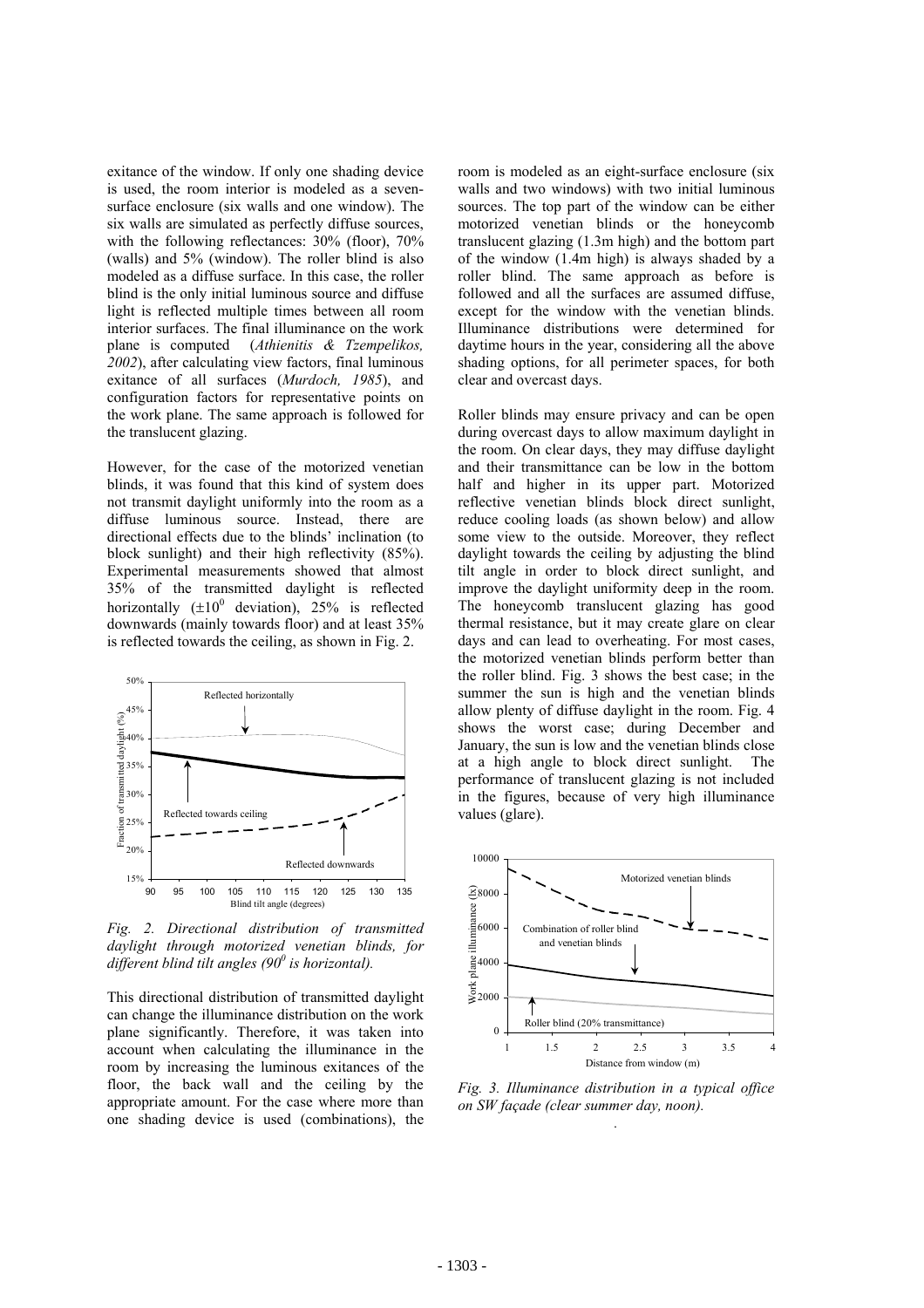The thermal transmittance and the control of the shading device are also important when deciding for the best system because they affect significantly the heating and cooling loads as discussed below. The window with integrated venetian blinds has a variable thermal resistance (depending on the blind tilt angle and the outside temperature), which is quite high (around 0.65 RSI).



 *Fig. 4. Illuminance distribution in a typical office on SW façade (clear winter day, afternoon).* 

Based on the above, and at the same time considering that people would like to have some control on their luminous environment, the optimal solution was found to be that of Fig. 5. This is a combination of motorized venetian blinds (top half of the window) and manually controlled roller blind (bottom half of the window). The roller blind has a smaller resistance but in this case, it is not important since the glazing R-value has been selected as 0.67 RSI. However, their control is very important, and this is shown in Figs 8-10. Nevertheless, in the determination of the best shading/daylighting system the daylighting performance plays a dominant role and overall, the motorized venetian blinds perform better.



*Fig. 5. A multifunctional façade with optimum shading and daylighting options for a typical perimeter office. The top part of the window consists of motorized venetian blinds and the bottom half is a manually controlled interior roller blind.*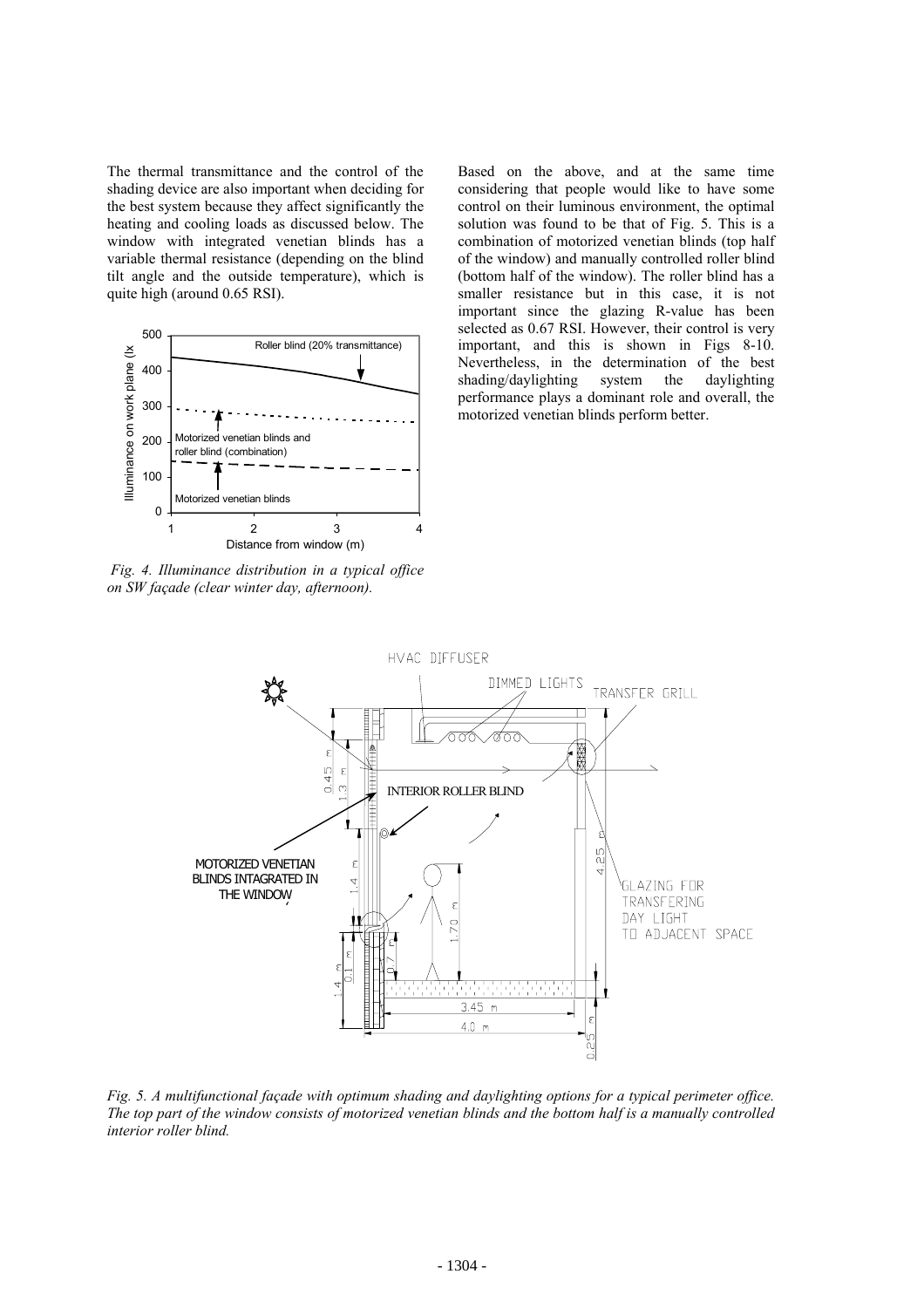The venetian blinds block sunlight and improve daylight uniformity in the room, while the manually controlled roller blind gives the occupants the choice of changing -to a certain extend- their visual environment and can provide privacy. Under normal circumstances, the roller blind should be open during overcast days and closed during clear days. Moreover, by using this configuration, the control points are dramatically reduced (1-2 points on each façade).

## **Electric lighting options and energy savings**

Utilization of daylight in perimeter spaces can lead to significant energy savings due to reduction in electricity consumption for lighting if dimmable electric lighting systems are used (*Tzempelikos & Athienitis, 2002, Lee et al, 1998*). In the simulations, the electric lights are dimmed based on a control algorithm developed at the Centre for Building Studies in Concordia University, to always ensure more than 500 lx on the work plane (target illuminance). For a typical perimeter office, three 60W T8 type fluorescent lamps with their 10W ballasts were assumed  $(12W/m^2)$  power). Two options were considered for the electric lighting control: (i) continuous dimming of all lamps (0- 100%) and (ii) three-level switching based on on/off operation of one, two and three lamps. The difference between the two control strategies is that, for the three-level switching, the lights are not dimmed, but they are 100% on when there is not sufficient daylight (less than 500 lx) on the work plane -which is assumed to be 0.8m above the floor. The advantages of dimming the lamps continuously are first, a better visual environment (occupants cannot easily realize the changes in the intensity of lights) and second, the energy savings are higher because all the lamps operate at the minimum necessary level, to ensure 500 lx on the work plane. The three-level switching also results in significant energy savings, but the lights turn suddenly on when there is insufficient amount of daylight on the work plane. However, this option is more costeffective.

The simulations produce the dimming levels and the operation times of all lamps for every work-hour in the year, for the configuration of Fig. 5. The motorized blinds operate automatically based on outside illuminance and sky conditions. The roller blind is assumed to be closed during clear days and open during overcast days. The algorithm computes the illuminance in pre-selected representative points on the work plane and the electric lights are dimmed/ turn on, starting from deep in the roomlower illuminance- and proceeding towards the window. If it is necessary (very cloudy days or at night), all three lamps are operating. For all the other cases, only one or two lamps are operating at the optimum level, to ensure at least 500 lx on the work plane. The daily electricity consumption using the two lighting control strategies is also found for all days in the year. Clear and overcast average days are taken into account in the simulations, based on the clearness index values for each month for the region of Montreal. The results are shown in Fig. 6.



*Fig. 6. Comparison of mean daily electricity consumption for lighting using continuous dimming, three-level switching and no lighting control in a typical office on SW façade.* 

As expected, continuous dimming is more energyefficient than three-level switching. The two curves are compared with the case when there are no lighting/daylighting controls. These simulations were performed for all facades and perimeter spaces, for every hour in the year, to estimate the total energy savings due to reduction in electricity consumption for lighting in perimeter spaces. The annual energy savings using continuous dimming reach 334300 kWh or 67 kWh/m<sup>2</sup> (83%), whereas using three-level switching they reach 275000 kWh or 55 kWh/m2 (71%). The 8% difference (59300 kWh) is noticeable, but when compared with the difference in the cost of the two systems it seems that the three-level switching is the most costeffective option. The illuminance distribution in perimeter spaces using the optimum shading configuration of Fig. 5 and the three-level switching for lighting control is significantly improved. Daylight uniformity and sufficient amount of light are ensured during the year. A typical result is shown in Fig. 7, for December  $15<sup>th</sup>$ , 3pm, which is the worst case for the southwest façade. The venetian blinds close at a high angle and the roller blind is also closed, to reduce glare, because the sun is low. The illuminance on the work plane is less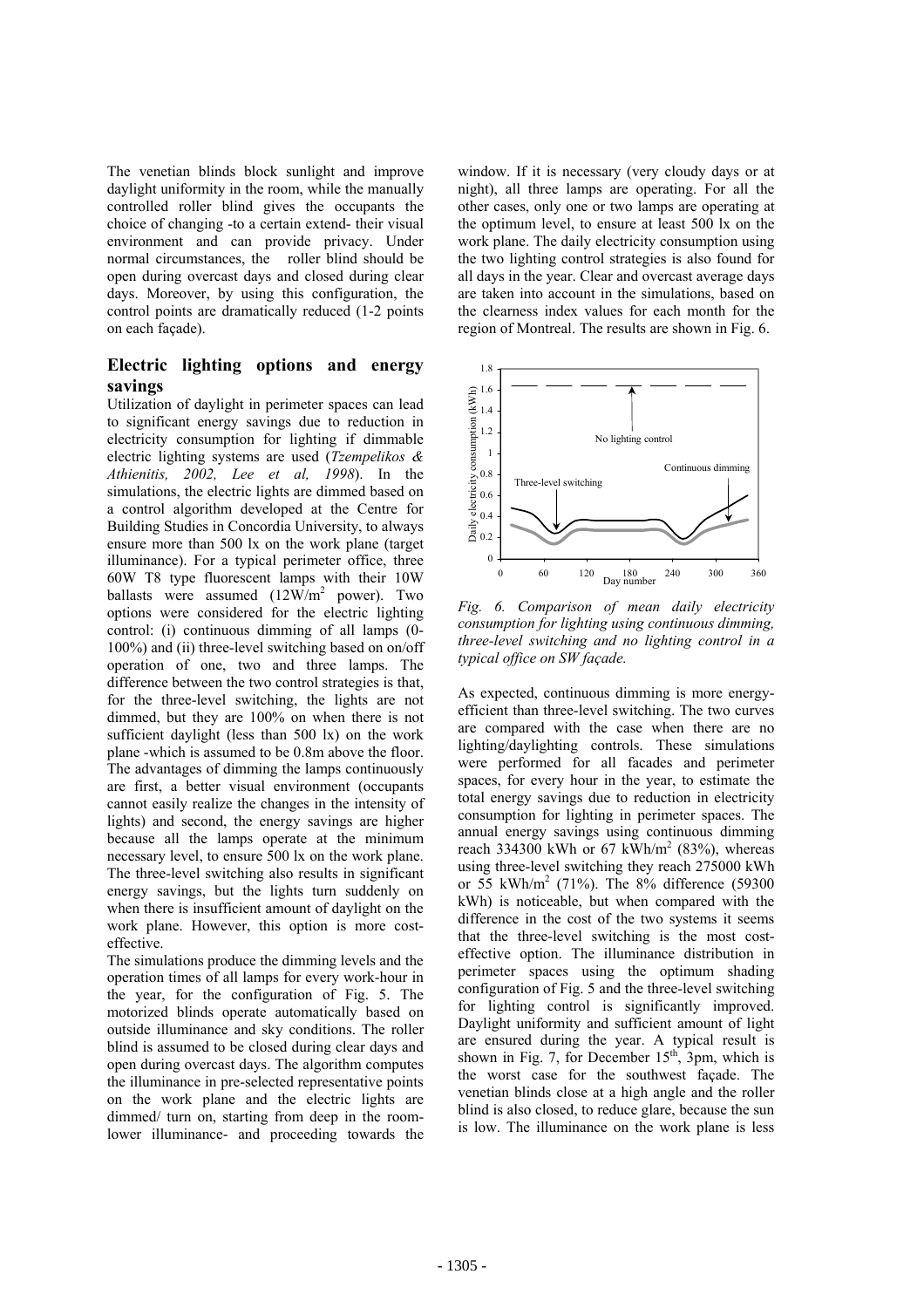than 500lx and two of the lamps are on, resulting in a relatively uniform distribution (around 700 lx) on the work plane. For most clear days in the year, only one lamp is operating for a few hours and the work plane illuminance varies between 500lx and 600lx. In Fig. 7, two roller blind transmittance values are also compared. From simulations throughout the year, it seems that 20% transmittance is better than 10%. More than 20% transmittance may lead to overheating in the summer and increase of cooling loads. The final uniform light distribution is shown, when the electric lights are operating based on the three-level switching control.



*Fig. 7. Illuminance distribution on the work plane in a typical office on SW façade (December 15th, afternoon).* 

## **Reduction in heating and cooling loads and energy consumption**

Detailed transient thermal studies were performed to investigate possible reduction in peak cooling/heating loads and reduction in energy consumption for heating and cooling. The simulations were done for heating design days (cold cloudy and sunny) and for cooling design days (hot sunny) using software based on a Mathcad electronic book (*Athienitis, 1999*). Solar gains, conduction gains, lighting and other internal gains are all taken into account and the results are based on detailed transient analysis (*Athienitis & Santamouris, 2002*). The most important thing in this analysis is to consider building envelope parameters together with the shading devices and their control, as well as light dimming, in order to find their effect on the loads and energy consumption.

Simulation results show that the motorized shading devices reduce dramatically the peak cooling loads and energy consumption. Cooling loads are further reduced because the lights are dimmed. Figure 8

shows the impact of different options on peak heating and cooling loads. The heating analysis is for a cold January day, while the cooling analysis is for a hot sunny summer day. This figure presents all the major findings of this part of the simulation. The peak heating load is of course highly dependent on the glazing R-value. A glazing with Rvalue=0.52 is not suggested also for this reason. The maximum reduction in peak cooling load is due to motorized control of shading devices (last group of bars), but there is also a significant reduction due to light dimming using three-level switching (second group of bars). Also, there is no noticeable reduction in the peak cooling load due to increasing window (or wall) R-value because most of the cooling load is due to solar gains, lighting and other internal gains. The reduction in cooling capacity due to motorization of shading devices and light dimming reaches 513 kW for both cases  $(R=0.67)$ RSI and R=0.85 RSI). In terms of cooling performance, they are both equal. These results together with the elimination of perimeter heating and the big difference in the cost of the glazing, justifies the choice of  $R=0.67$  versus  $R=0.85$  for the glazing. Fig. 9 shows the effect of light dimming and shading device motorization on daily cooling load (for all perimeter spaces).



*Fig. 8. Peak heating and cooling loads for different glazing R-values and the effect of blinds control and light dimming (perimeter floor area is 5000 m<sup>2</sup> ).* 

The above parameters have similar effects on the energy consumption for heating and cooling (except for the loads). Fig. 10 summarizes the annual energy consumption for heating and cooling for the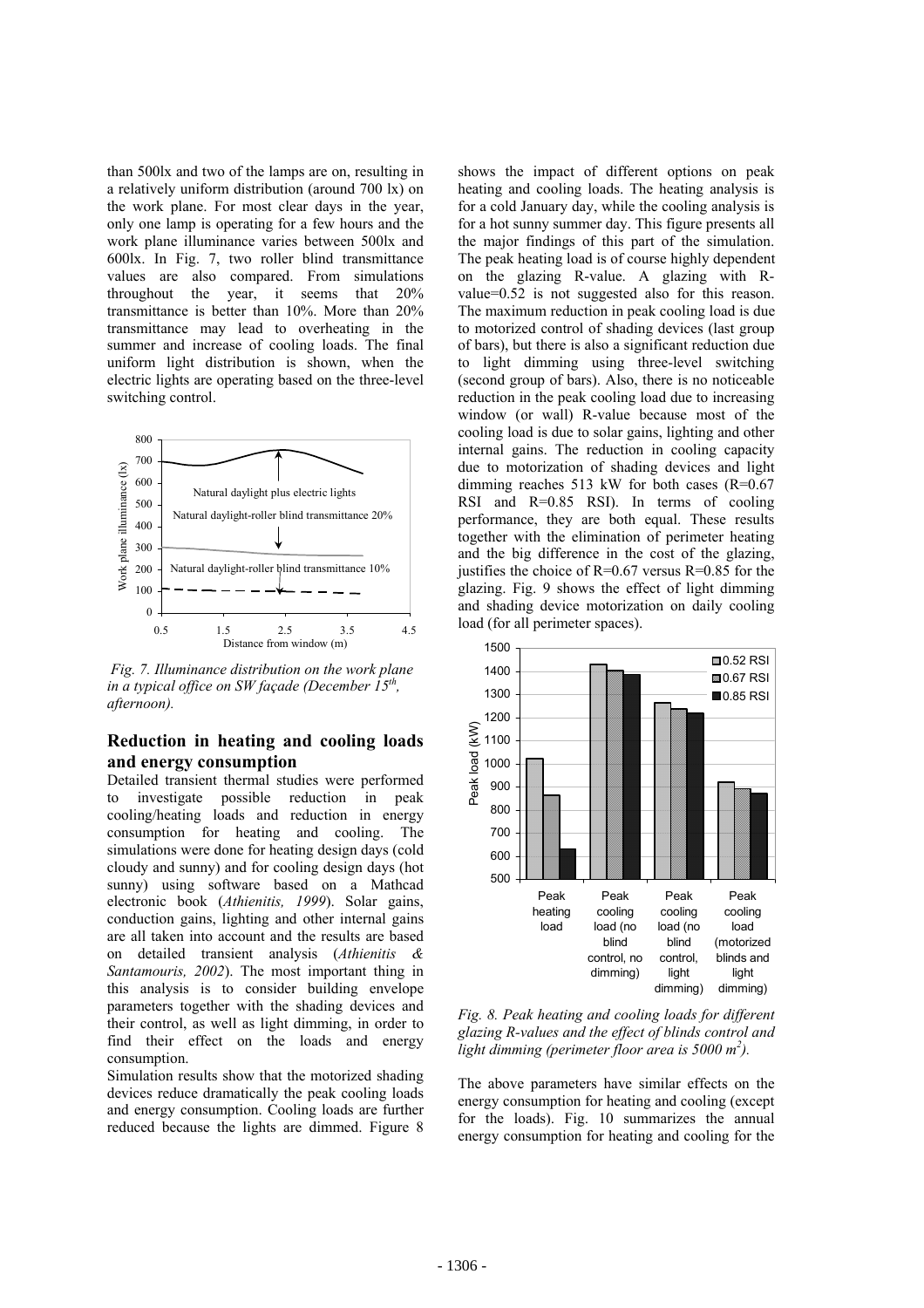parameters of Fig. 8. These results correspond only to perimeter spaces (interior zones are not considered here). The reduction in cooling electricity consumption is 740 MWh (148 kWh/m<sup>2</sup>) due to light dimming and 1540 MWh  $(308 \text{kWh/m}^2)$ due to blinds control. As shown in Fig. 10, the operation of motorized shading devices in conjunction with three-level switching of the lights reduces dramatically the energy consumption for cooling. The total energy savings calculated above pay for the cost of motorized shading devices and glazings in less than three years.



*Fig. 9. Impact of light dimming and motorized shading on cooling load during a hot summer day.* 



*Fig. 10. Impact of glazing thermal resistance, blind control and light dimming on annual heating and cooling energy consumption (perimeter floor area is 5000 m<sup>2</sup> ).* 

### **CONCLUSIONS**

The major objectives of this simulation design study were to maximize daylight utilization, control solar gains optimally, reduce energy consumption for heating, cooling and lighting and peak loads, while maintaining good thermal and visual comfort. By choosing two thirds of the façade area to be glass with R-value of approximately 0.67 RSI for the particular building considered, perimeter heating could be eliminated. Maximization of daylight is achieved by selecting clear glass for the facades. The selection of shading devices and their control is critical. Thermal and visual comfort are strongly affected by the type and control of the shading device used. The daylighting performance of three shading devices and their combinations was estimated by detailed hourly daylighting simulations. The combination of motorized venetian blinds integrated in the windows and operated by the building automation system with manually controlled interior roller blinds in the lower portion of the window was found to be an optimal solution. The occupants have some control on the luminous environment, without affecting the performance of the motorized venetian blinds.

Two lighting control strategies were compared and the three-level switching seems the most costeffective option. The operation of the motorized blinds in conjunction with the controllable electric lighting system ensures adequate illuminance all the time and uniformity on the work plane (500lx). Peak cooling loads and cooling energy consumption are dramatically reduced -by 40%- if the proposed strategy is used (not considering ventilation loads). When calculating heating and cooling energy consumption and peak loads, it is very important that the shading devices and their control are taken into account, since the impact of these factors in the results is strong. Further research is underway in order to develop a general methodology that allows integrated design of shading devices/fenestration systems, electric lighting systems considering their impact on heating, cooling and lighting energy consumption.

### NOMENCLATURE

- *E* illuminance [lx]
- *n* day number
- $\tau$  transmittance
- *G* transmitted daylight [lx] *t* solar time [hr]